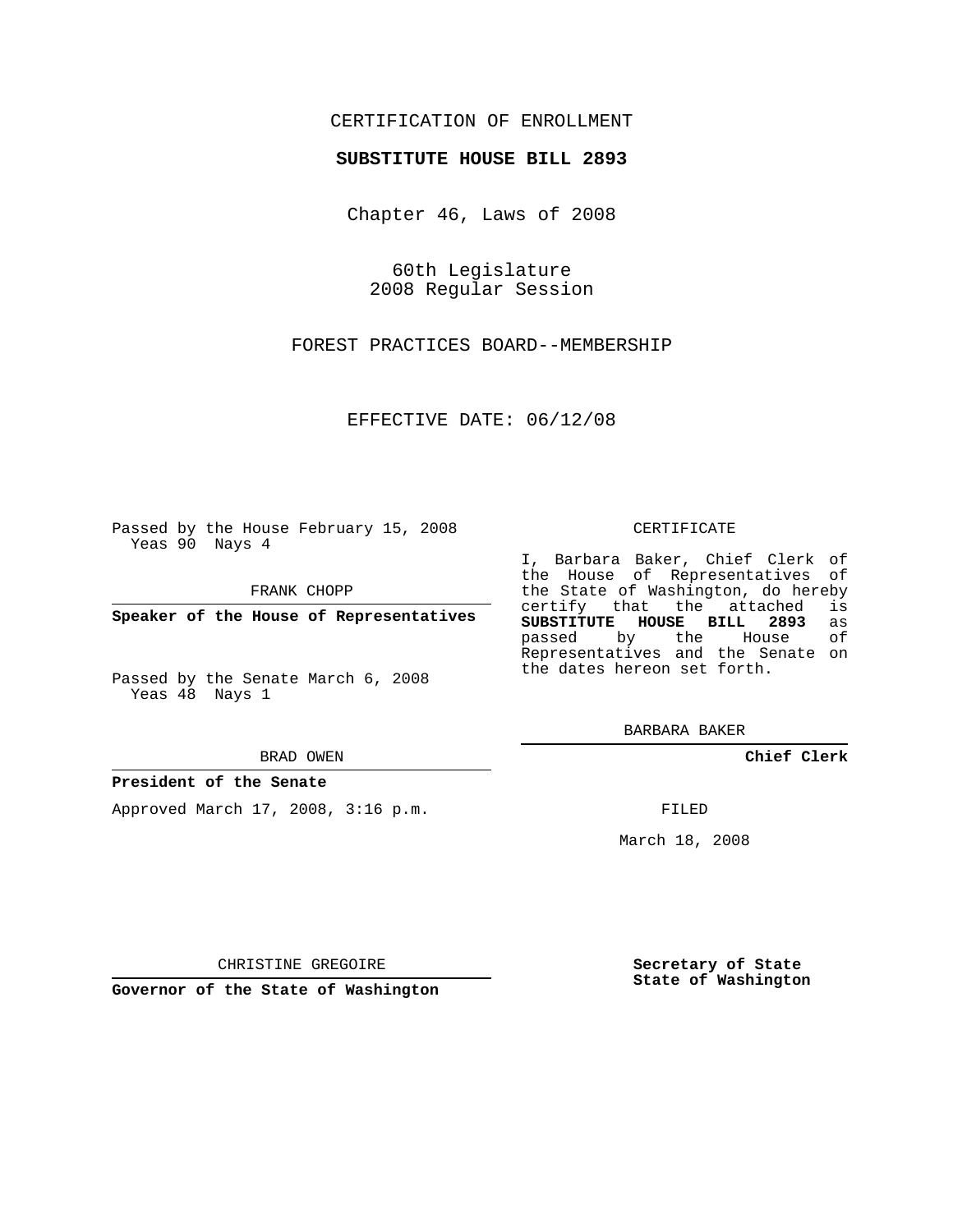# **SUBSTITUTE HOUSE BILL 2893** \_\_\_\_\_\_\_\_\_\_\_\_\_\_\_\_\_\_\_\_\_\_\_\_\_\_\_\_\_\_\_\_\_\_\_\_\_\_\_\_\_\_\_\_\_

\_\_\_\_\_\_\_\_\_\_\_\_\_\_\_\_\_\_\_\_\_\_\_\_\_\_\_\_\_\_\_\_\_\_\_\_\_\_\_\_\_\_\_\_\_

Passed Legislature - 2008 Regular Session

## **State of Washington 60th Legislature 2008 Regular Session**

**By** House Agriculture & Natural Resources (originally sponsored by Representatives VanDeWege, Kessler, Moeller, Sells, Hunt, Takko, McCoy, Liias, Conway, Haigh, Blake, Ormsby, Loomis, O'Brien, Eickmeyer, Hasegawa, Green, Pearson, and Nelson)

READ FIRST TIME 02/05/08.

1 AN ACT Relating to the composition of the forest practices board; 2 and amending RCW 76.09.030.

3 BE IT ENACTED BY THE LEGISLATURE OF THE STATE OF WASHINGTON:

 4 **Sec. 1.** RCW 76.09.030 and 2003 c 39 s 32 are each amended to read 5 as follows:

 6 (1) There is hereby created the forest practices board of the state 7 of Washington as an agency of state government consisting of members as 8 follows:

 9 (a) The commissioner of public lands or the commissioner's 10 designee;

11 (b) The director of the department of community, trade, and 12 economic development or the director's designee;

13 (c) The director of the department of agriculture or the director's 14 designee;

15 (d) The director of the department of ecology or the director's 16 designee;

17 (e) The director of the department of fish and wildlife or the 18 director's designee;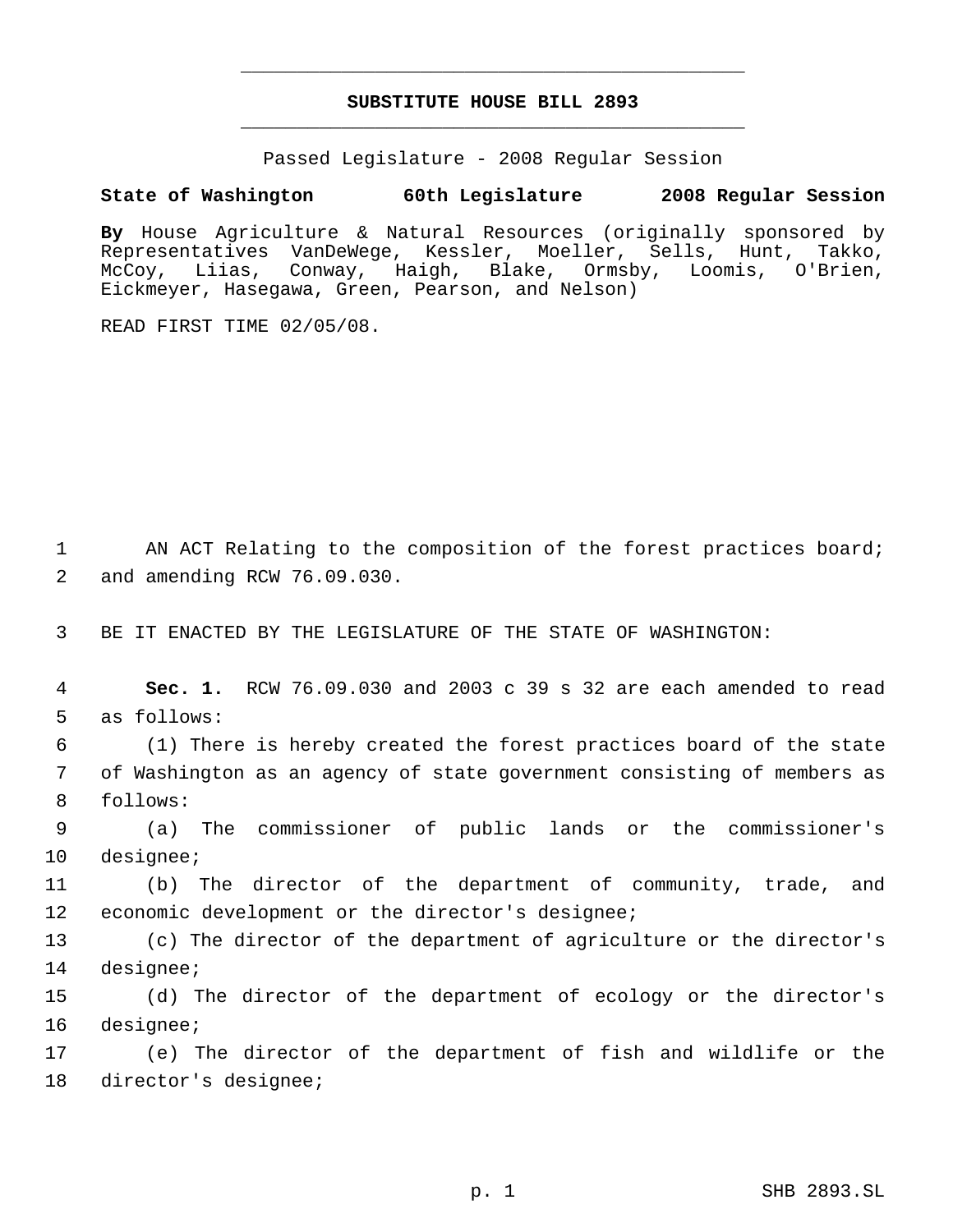(f) An elected member of a county legislative authority appointed by the governor: PROVIDED, That such member's service on the board shall be conditioned on the member's continued service as an elected 4 county official; ((and))

 (g) One member representing a timber products union, appointed by the governor from a list of three names submitted by a timber labor coalition affiliated with a statewide labor organization that 8 represents a majority of the timber product unions in the state; and

9 (h) Six members of the general public appointed by the governor, 10 one of whom shall be ((an owner of not more than five hundred acres of 11 forest)) a small forest landowner who actively manages his or her land, and one of whom shall be an independent logging contractor.

 (2) The director of the department of fish and wildlife's service on the board may be terminated two years after August 18, 1999, if the legislature finds that after two years the department has not made substantial progress toward integrating the laws, rules, and programs governing forest practices, chapter 76.09 RCW, and the laws, rules, and programs governing hydraulic projects, chapter 77.55 RCW. Such a finding shall be based solely on whether the department of fish and wildlife makes substantial progress as defined in this subsection, and will not be based on other actions taken as a member of the board. Substantial progress shall include recommendations to the legislature for closer integration of the existing rule-making authorities of the board and the department of fish and wildlife, and closer integration of the forest practices and hydraulics permitting processes, including exploring the potential for a consolidated permitting process. These recommendations shall be designed to resolve problems currently associated with the existing dual regulatory and permitting processes.

 (3) The members of the initial board appointed by the governor shall be appointed so that the term of one member shall expire December 31, 1975, the term of one member shall expire December 31, 1976, the term of one member shall expire December 31, 1977, the terms of two members shall expire December 31, 1978, and the terms of two members shall expire December 31, 1979. Thereafter, each member shall be appointed for a term of four years. Vacancies on the board shall be filled in the same manner as the original appointments. Each member of the board shall continue in office until his or her successor is